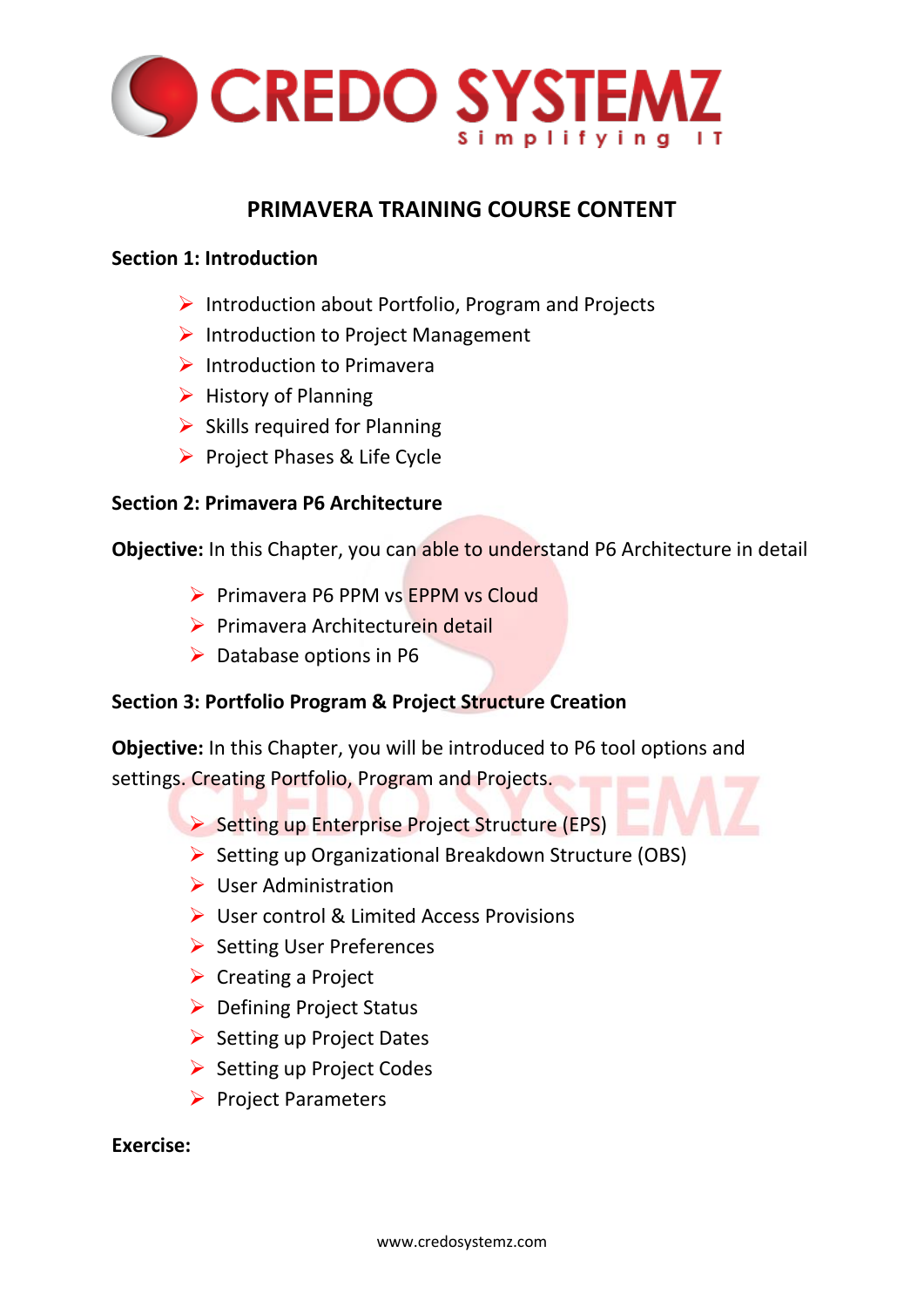

- Creating Portfolio, Program and Project assigning responsible managers
- Understanding the project information and details in depth
- Primary settings to be done in P6 tool in User Preference and Admin Preferences

## **Section 4: Project Code and Calendars**

**Objective:** In this Chapter, you will be familiar in creating Calendar and Project Codes.

- ➢ Project Codes
- ➢ Calendar
- ➢ Global Calendar
- ➢ Project Calendar
- ➢ Resource Calendar

## **Exercise:**

- Creating Project Codes and performing it grouping option
- Creating all three types of Calendar Work Week, Exception and Holiday setup

## **Section 5: Project Time Management**

## **Section 5.1: WBS & Activities**

**Objective:** In this Chapter, you will deep dive into WBS, Activities, types and its relationship.

- ➢ Creating Work Breakdown Structure (WBS)
- ➢ Defining Work Package & Creating Project Activities
- ➢ Activity Codes
- $\triangleright$  Activity Types
- ➢ Duration Types
- ➢ Percentage Completion Types
- $\triangleright$  Activity Resource units loading
- $\triangleright$  Applying activities relationships (Logical connection)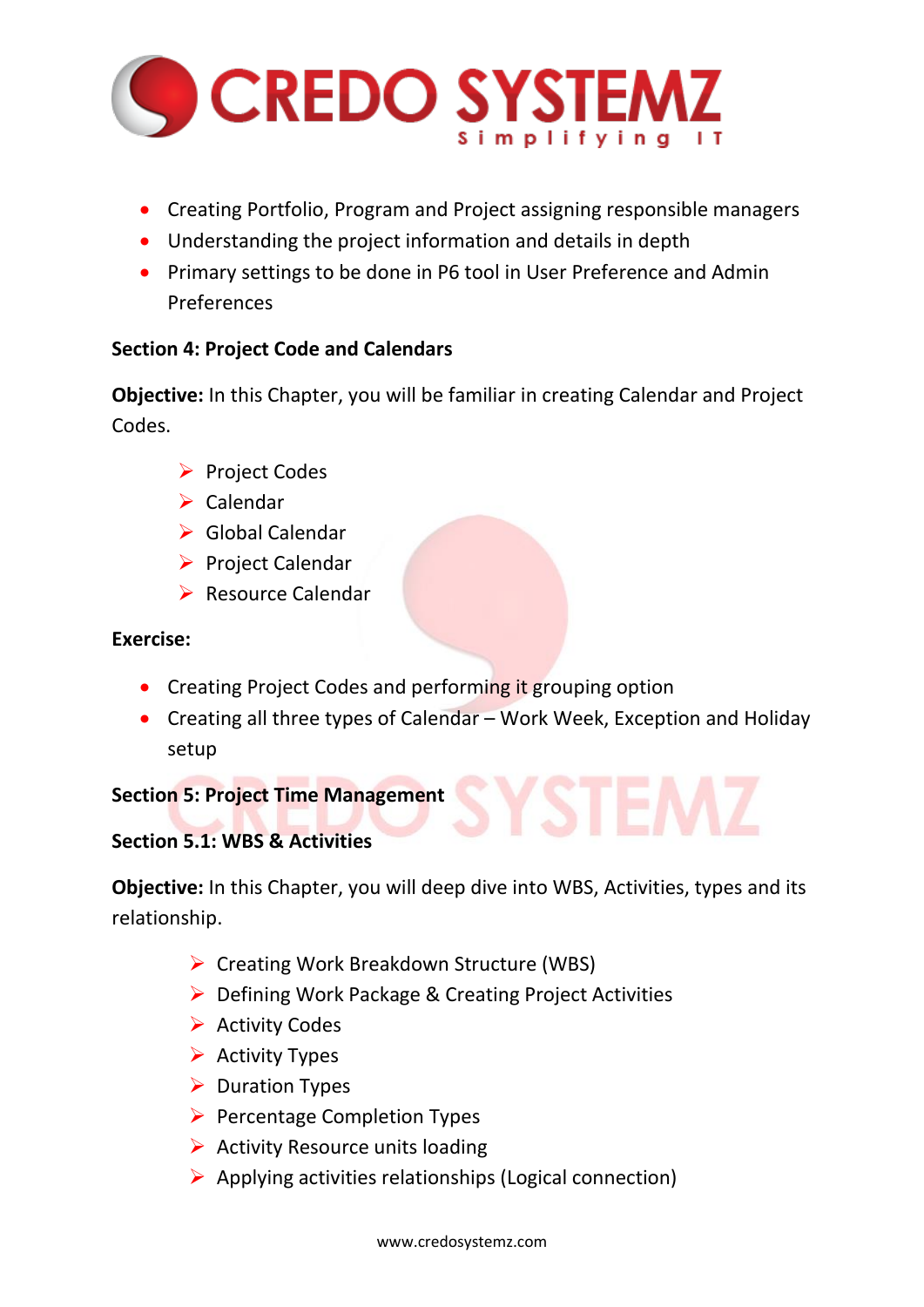

- $\triangleright$  Relationship Types
- $\triangleright$  Creating Activity Steps
- $\triangleright$  Feeding Activity information to Execution Team
- ➢ Activity Summary
- ➢ Notebooks

- Creating WBS, Work Package and activities Understanding activity details
- Practicing on creating all types of activities
- Establishing relationship between activities Four types
- Understanding duration types in activities and activity steps

## **Section 5.2: Scheduling and Constraints**

**Objective:** In this Chapter, you will get expertise in Scheduling and applying constraints

**SYSTEM:** 

- ➢ Scheduling Types
- ➢ Retained Logic
- ➢ Progress Override
- ➢ Actual Dates
- ➢ Scheduling Option
- $\triangleright$  Scheduling Logs
- ➢ Applying Constraint
- ➢ Types of Constraints

## **Exercise**:

- Exercise for all scheduling types during out of sequence
- Applying different constraints in activities and understanding its behaviour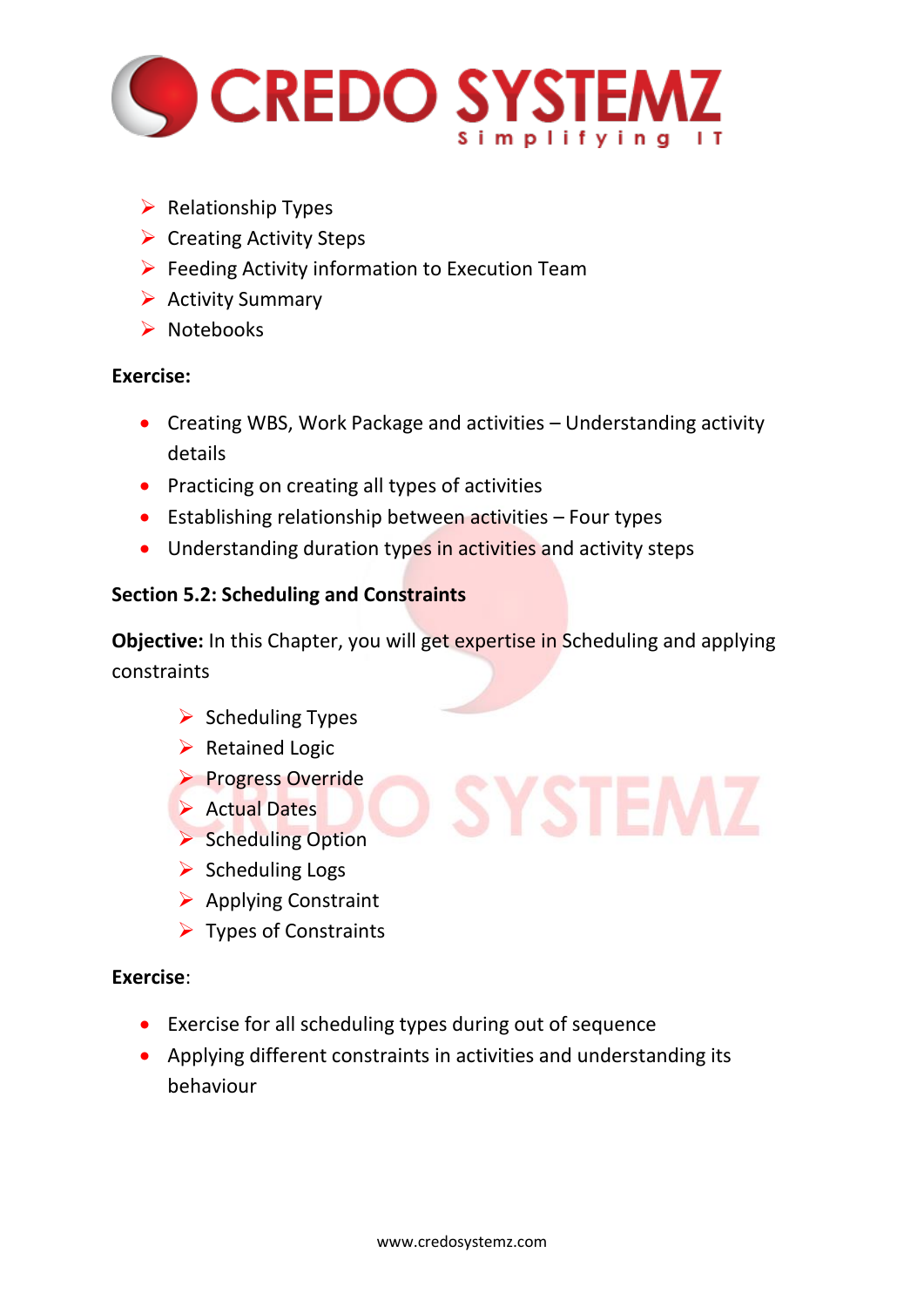

#### **Section 6: Project Resource management**

**Objective:** In this Chapter, you will get knowledge of creating resources and mapping resources to project activities effectively

- ➢ Types of Resources
- ➢ Units of Measures
- ➢ Creating Resource
- $\triangleright$  Default & Maximum units per time
- ➢ Resource Price revisions
- ➢ Resource Shift Creation
- $\triangleright$  Assigning the resource to activities
- ➢ Resource Codes
- ➢ Creating Roles
- ➢ Assigning roles to resources
- $\triangleright$  Assigning roles to activities
- $\triangleright$  Resource Loading
- ➢ Resource Curves
- $\triangleright$  Bucket Loading
- ➢ Project Resources Leveling and it types

## **Exercise:**

- Creating all three type of resources Setting up appropriate units and maximum units
- Assigning roles to user
- Mapping or loading resources to project activities
- Applying resource curves based on working pattern expected
- Apply all types of resource levelling to avoid over allocation

## **Section 7: Project Cost Management**

**Objective**: In this Chapter, you will be familiar in creating costing and managing it.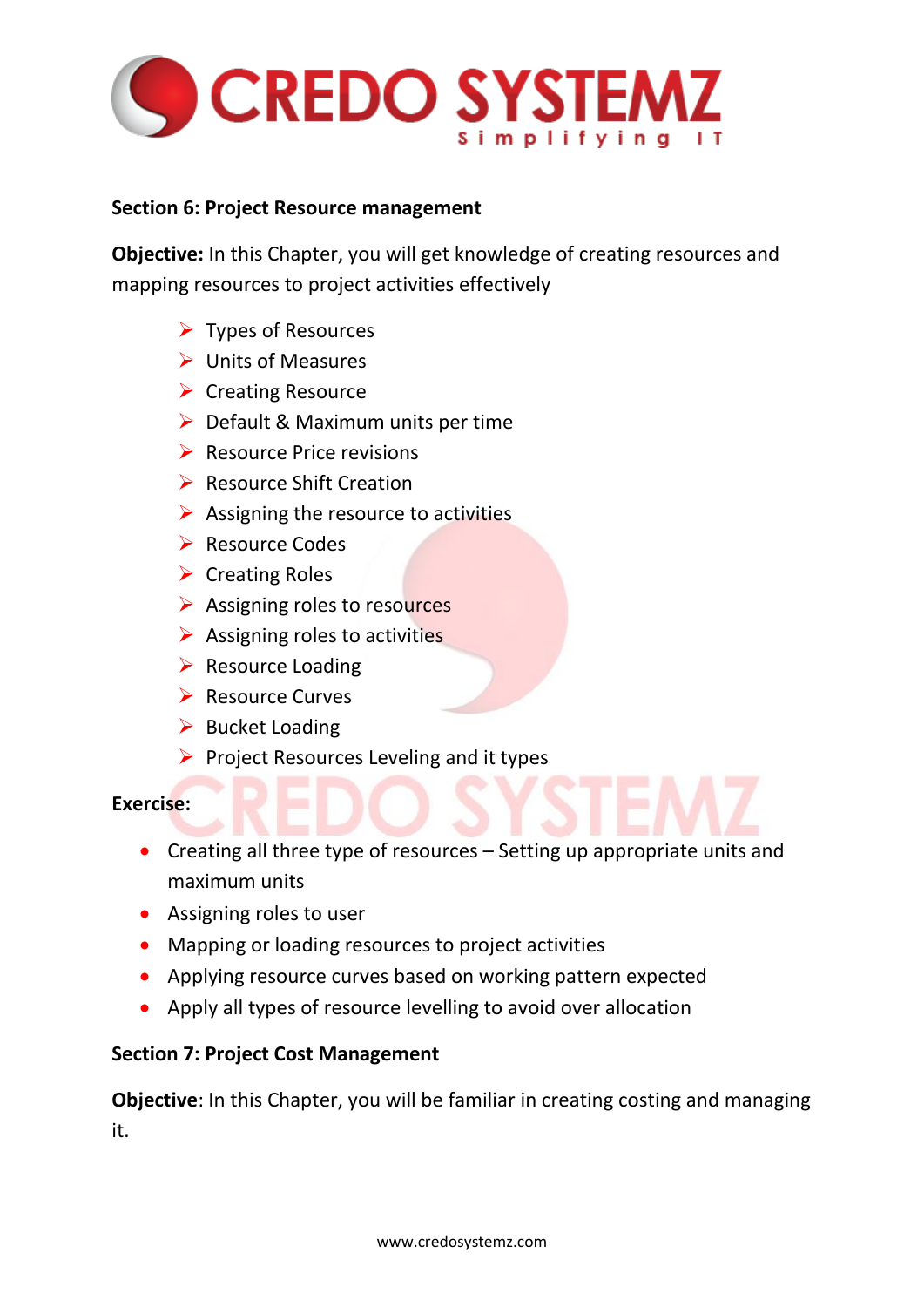

- ➢ Project Funding Sources
- $\triangleright$  Activity Costing
- ➢ Expenses
- ➢ Estimating Budgeted and Actual cost for Activities
- $\triangleright$  Establishing budgets for Work Packages
- ➢ Estimating Project Budgets
- ➢ Preparing Project Cash Flow
- ➢ Cost Comparison Analysis
- ➢ Cost Monitoring & Revisions
- ➢ Project Budget revisions

- Creating Funding source and Cost accounts
- Working with Budget log, spending plan and summary
- Comparison of budgeted cost and actual cost of all activities during execution
- Monitoring and revising cost after the comparison

## **Section 8: Project Risk Management**

| <b>Objective:</b> In this Chapter, you will get expertise in creating and managing risk |  |  |  |
|-----------------------------------------------------------------------------------------|--|--|--|
| in P6.                                                                                  |  |  |  |

- ➢ Identifying Project Risk
- $\triangleright$  Categorizing Risk
- ➢ Risk Status
- ➢ Analysing Pre-Risk Impact
- ➢ Setting Risk control plan
- $\triangleright$  Post Risk Impact Analysis
- ➢ Finding Risk Cost
- $\triangleright$  Cause and Effect Analysis

#### **Exercise**: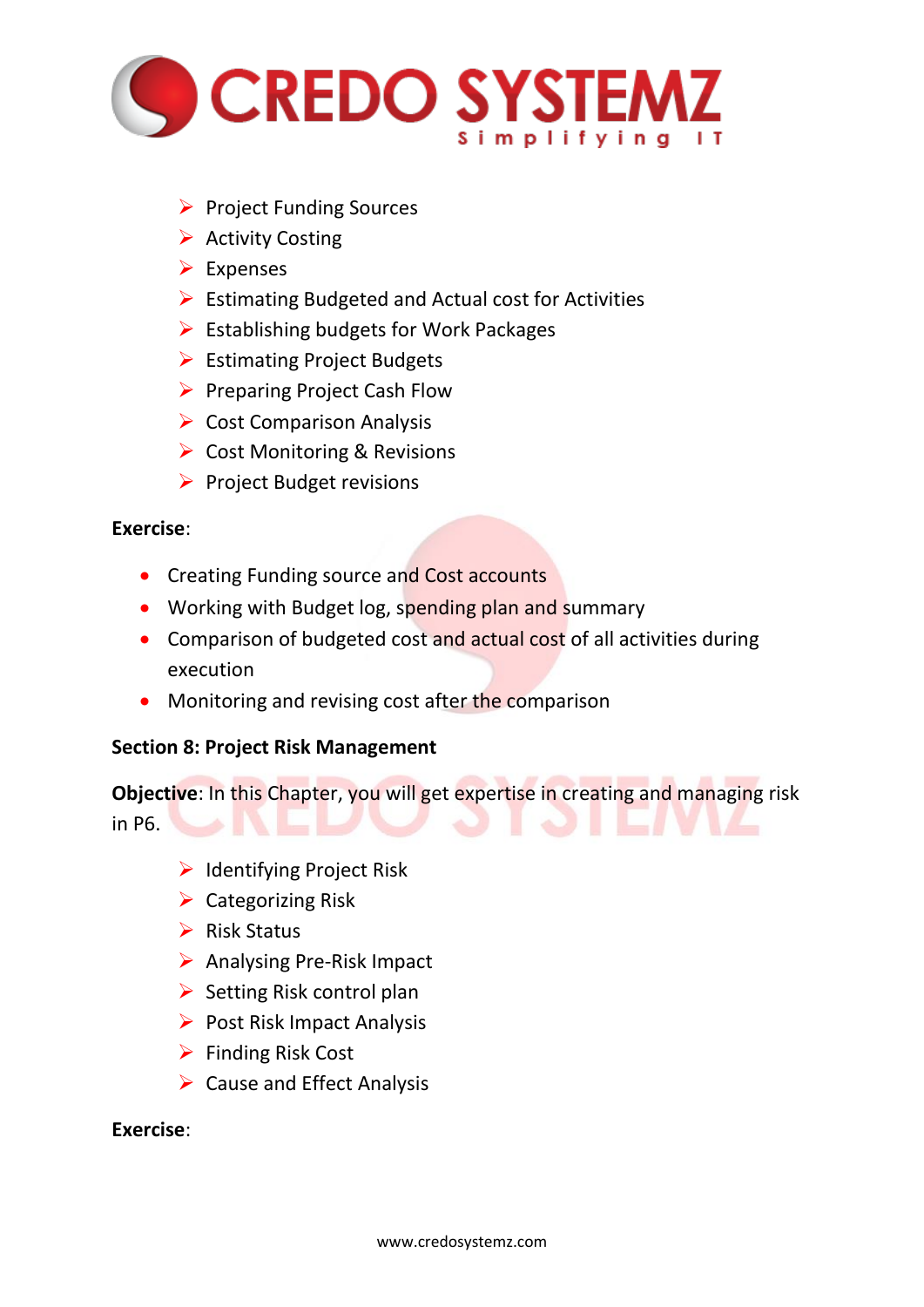

- Creating Risk Categorize it, Updating Pre-risk, Control plan and Post Risk Impact
- Mapping the risk to corresponding expected WBS or Activities

## **Section 9: Project Monitoring & Control**

**Objective:** In this Chapter, you will be familiar in updating project and controlling it.

- ➢ Setting up & Assigning Baselines
- $\triangleright$  Apply Actuals
- ➢ Progress Update
- ➢ Look Ahead Schedule
- $\triangleright$  Delay Impact Analysis
- $\triangleright$  Earned Value Analysis
- ➢ S-Curve Analysis
- ➢ Usage of Project Thresholds
- ➢ Project Issue Register
- ➢ Working in Project Issues
- ➢ Project Tracking

#### **Exercise:**

- Baseline Creation &Assigning Baseline to the project Comparison of baseline vs Actual
- Updating Project Progress Manual,Update Progress and Apply Actuals
- Monitoring using Earned Value Graph and Tables Percentage completion
- Setting Threshold through different parameter and triggering issues automatically
- Exercise for all four tracking layout views available in P6

## **Section 10: Schedule Comparison**

**Objective:** In this Chapter, you will be familiar in comparing the Project schedules.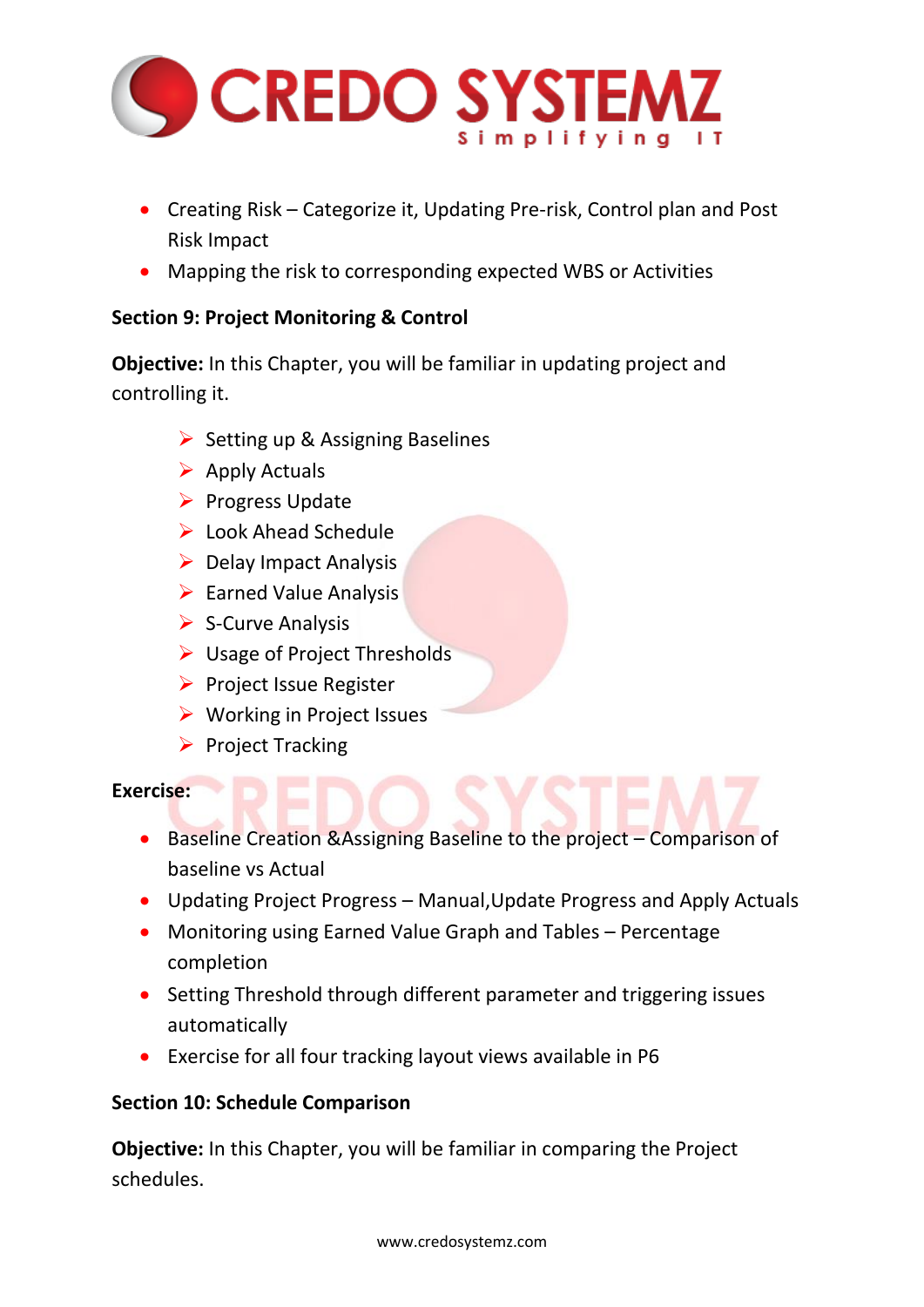

- ➢ Importance of Schedule Comparison
- ➢ Visualizer Tool
- $\triangleright$  Comparing different version of projects
- $\triangleright$  Comparing different version of baselines
- $\triangleright$  Comparison general and advanced options in P6

- Creating new comparison
- Creating new comparison report version using existing version and opening the existing application version
- Analyzing the comparison report

## **Section 11: Reflections**

**Objective:** In this Chapter, you will be familiar in creating reflections.

- ➢ Copying Project and Reflections
- $\triangleright$  Difference between Project Copying and reflection
- ➢ Merging the changes to Source Project

## **Exercise:**

• Create reflection of existing project and make changes in the copy

AVATELIT

• Merging the changed version to the source

## **Section 12: Reporting**

**Objective:** In this Chapter, you will be familiar in working with all types of reports in P6

- ➢ Default Reports
- $\triangleright$  Global Reports
- ➢ Project reports
- ➢ Creating Report groups
- ➢ Creating Reports using Report Editor
- ➢ Creating Reports using Report Wizard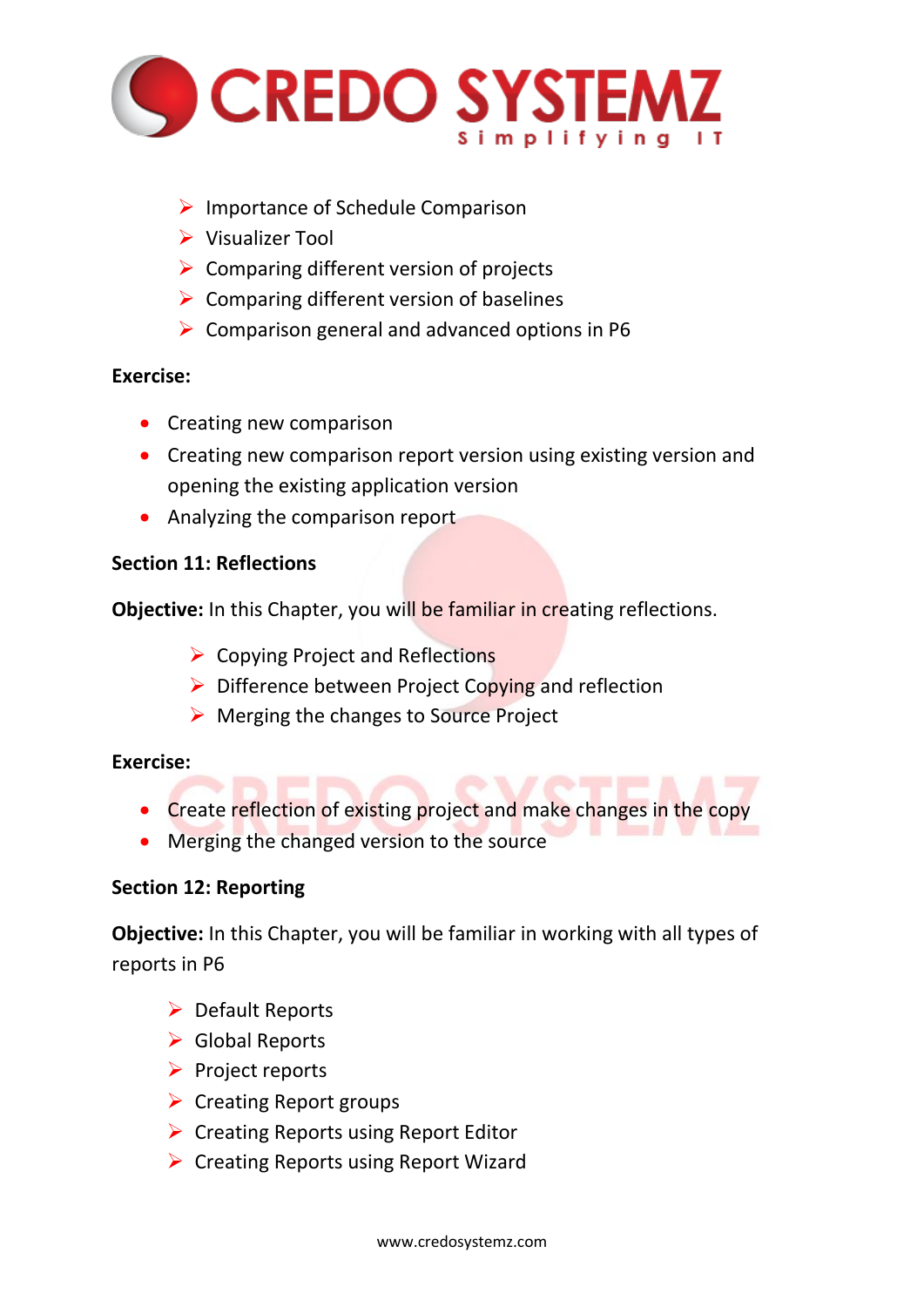

- $\triangleright$  Template Reporting
- $\triangleright$  Modifying existing reports
- $\triangleright$  Batch Reports Creating and Running Batch Reports
- ➢ Procurement Report
- ➢ Project Progress Report
- ➢ Schedule Comparison Report
- ➢ Weekly Report
- ➢ Project Cost Report
- ➢ Project Closing Report
- ➢ Client Report

- Creating reports using both Report editor and Wizard
- Utilizing the default reports
- Customizing any type of report
- Creating and executing batch reports
- Generating reports in different file formats

#### **Section 13: Other Important Features**

**Objective:** In this Chapter, you will be familiar in all important P6 tool features.

- ➢ Managing Multiple Projects
- ➢ Project Work Products & Documents
- $\triangleright$  Creating Layouts and Maintaining layouts
- ➢ User Defined Fields
- ➢ Global Change
- ➢ Store Period Performances
- ➢ Recalculate Assignment Cost
- $\triangleright$  Import & Export the project data